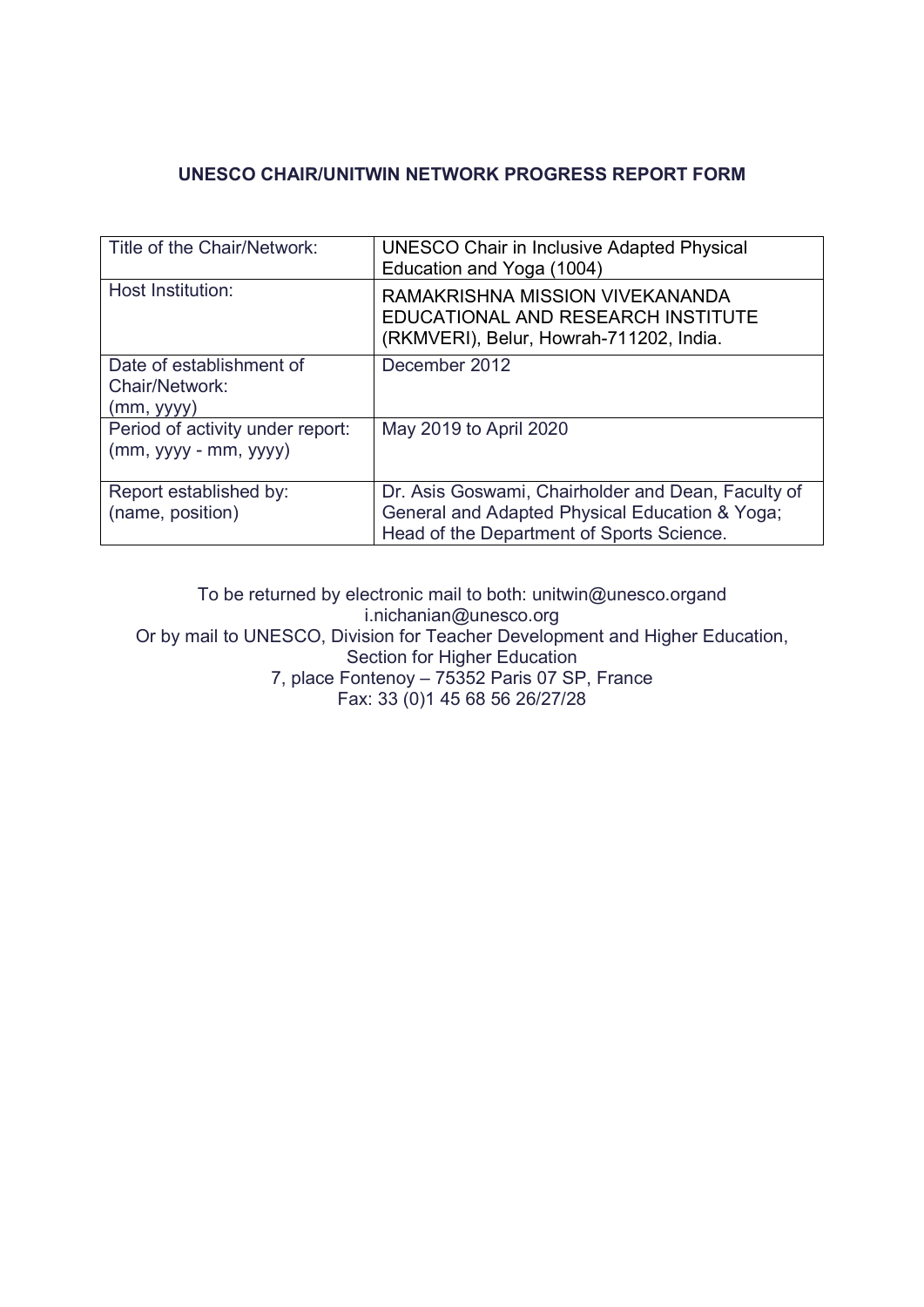# **1. Executive Summary:**

# **Major outcomes, results and impact of the Chair, including on national policies, in relation to its objectives as stated in Article 2 of the Chair Agreement (between the Institution and UNESCO) (Not exceeding 300 words)**

The reporting period covers two distinct periods of activity, progress before the pandemic of COVID 19 and the period of lockdown. We have made several achievements in academic sphere during the period that include starting of two Master level degree courses, M.Sc. in Sports Sciences and M.Sc./M.A. in Yoga and Integrated M.Phil- Ph.D. Course in Yoga. We have also taken a number of new initiatives like starting You tube Channel of the University, appointment of more faculty members due to retirement of superannuated faculty members, and the likes. Several programmes that were initiated a few years back has taken the shape of annual programmes with increasing popularity and participation. They are Unified Play Day, Yoga Day, International day of Yoga and the likes. Due to unprecedented situation many of the planned activities had to be postponed. However, the conduct of classes and student interactions are being maintained through online classes and other methods.

| 2) Activities:<br>Overview of activities undertaken by the Chair during the reporting period                                                                                                    |                                                                                                                                                                                                                                             |  |  |  |  |  |
|-------------------------------------------------------------------------------------------------------------------------------------------------------------------------------------------------|---------------------------------------------------------------------------------------------------------------------------------------------------------------------------------------------------------------------------------------------|--|--|--|--|--|
| a) Education/Training/Research<br>(key education programmes and training delivered and research undertaken by<br>the Chair during the reporting period, target group and geographical coverage) |                                                                                                                                                                                                                                             |  |  |  |  |  |
| i) Education<br>(leading to<br>certificate)                                                                                                                                                     | 1. The following courses are being conducted by the Faculty of<br>General and Adapted Physical Education and Yoga(FGAPEY) of the<br>University on a regular basis:                                                                          |  |  |  |  |  |
|                                                                                                                                                                                                 | $i$ Ph.D.<br>ii. Master of Philosophy (M.Phil.)<br>iii. Master of Physical Education (M.P.Ed.)<br>iv. Bachelor of Physical Education (B.P.Ed.)<br>v. Bachelor of Science in Physical Education (B.Sc.)<br>vi. Diploma in Physical Education |  |  |  |  |  |
|                                                                                                                                                                                                 | 2. The following courses are being conducted by the Faculty of<br>Disability Management and Special Education (FDMSE) of the<br>University, Coimbatore, on regular basis:                                                                   |  |  |  |  |  |
|                                                                                                                                                                                                 | i. Ph.D. in Special Education [Visual Impairment (VI), Hearing<br>Impairment (HI), Mental Retardation (MR)]<br>M.Phil. in Special Education (VI, HI, MR)                                                                                    |  |  |  |  |  |
|                                                                                                                                                                                                 | Other Courses running with the recognition/approval of the<br>Statutory Body names 'Rehabilitation Council of India (RCI)'                                                                                                                  |  |  |  |  |  |
|                                                                                                                                                                                                 | ii. M.Ed. in Special Education (VI, HI, MR)<br>iii. B.Ed. in Special Education (VI, HI, MR)                                                                                                                                                 |  |  |  |  |  |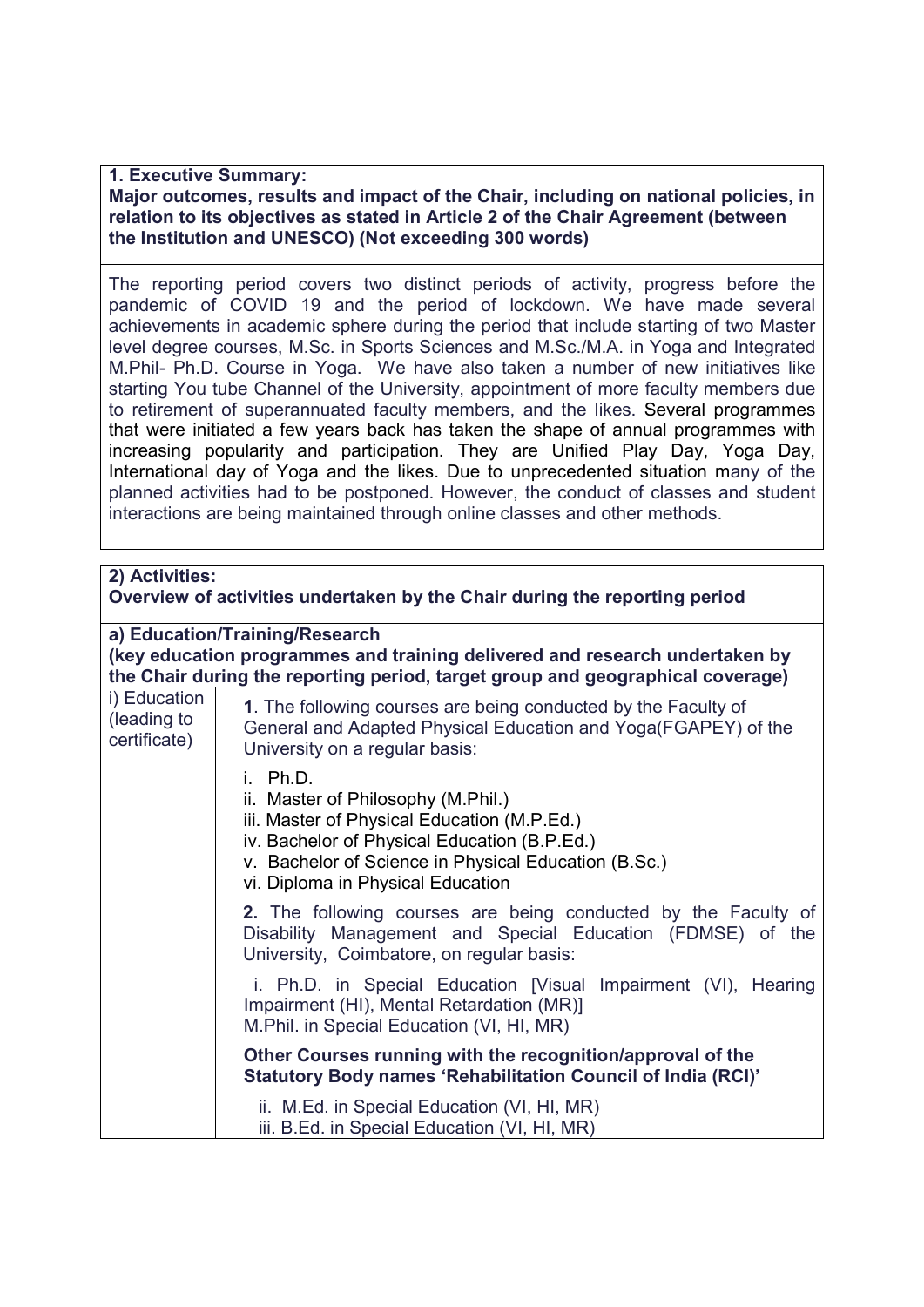|                                                                                                                                    | iv. D.Ed. in Special Education (VI, HI, MR)<br>v. DSLI - Diploma in Sign Language Interpretation                                                                                                                                                                                                                                |  |  |  |  |
|------------------------------------------------------------------------------------------------------------------------------------|---------------------------------------------------------------------------------------------------------------------------------------------------------------------------------------------------------------------------------------------------------------------------------------------------------------------------------|--|--|--|--|
|                                                                                                                                    | (VI-Visual Impairment, HI-Hearing Impairment, MR-Mental Retardation)                                                                                                                                                                                                                                                            |  |  |  |  |
|                                                                                                                                    | In addition Diploma in Theatre Arts for Holistic Development and<br>Certificate course in Assistive Technology were also conducted.                                                                                                                                                                                             |  |  |  |  |
|                                                                                                                                    | <b>Academic courses in Main Campus at Belur Math:</b>                                                                                                                                                                                                                                                                           |  |  |  |  |
|                                                                                                                                    | The Department of Sports Science and Yoga is conducting the<br>following programmes at present:                                                                                                                                                                                                                                 |  |  |  |  |
|                                                                                                                                    | 1. Integrated M.Phil.-Ph.D. in Sports Science (New)<br>2. Integrated M.Phil-Ph.D in Yoga (New)<br>3. M.Sc. in Sports Science (New)<br>4. M.A./M.Sc. in Yoga (New)<br>5. Post Graduate Diploma in Yoga<br>6. Certificate Course in Basic Ayurveda, Panchakarma and Naturopathy<br>(CBAPN)<br>7. Certificate Course in Yoga (CCY) |  |  |  |  |
|                                                                                                                                    | 8. Outreach programme in Yoga for Health and Wellbeing                                                                                                                                                                                                                                                                          |  |  |  |  |
| ii) Training<br>(short term)                                                                                                       | Planned programme was postponed.                                                                                                                                                                                                                                                                                                |  |  |  |  |
| iii)<br>Research                                                                                                                   | 1. We have designed a new game for the Visually Impaired persons<br>"Spatial Perception Audio Game for the Visually Challenged". The game<br>is now registered as Intellectual Property (The Patent Office Journal No.<br>27/2019 Dated 05/07/2019 page 28999).                                                                 |  |  |  |  |
|                                                                                                                                    | 2. We have started the second phase of this project and have developed<br>a wireless system for playing the game. The new system is being tested<br>in field situation.                                                                                                                                                         |  |  |  |  |
|                                                                                                                                    |                                                                                                                                                                                                                                                                                                                                 |  |  |  |  |
| b) Conferences/Meetings<br>(Key conferences and meetings organized by the UNESCO Chair or to which the<br>Chairholder contributed) |                                                                                                                                                                                                                                                                                                                                 |  |  |  |  |

Prof. S. Nathan Jeganathan (Sultan Idris Education University of Malaysia) was invited to deliver a special lecture on "Sports and Games Training Methodology" on 27<sup>th</sup> May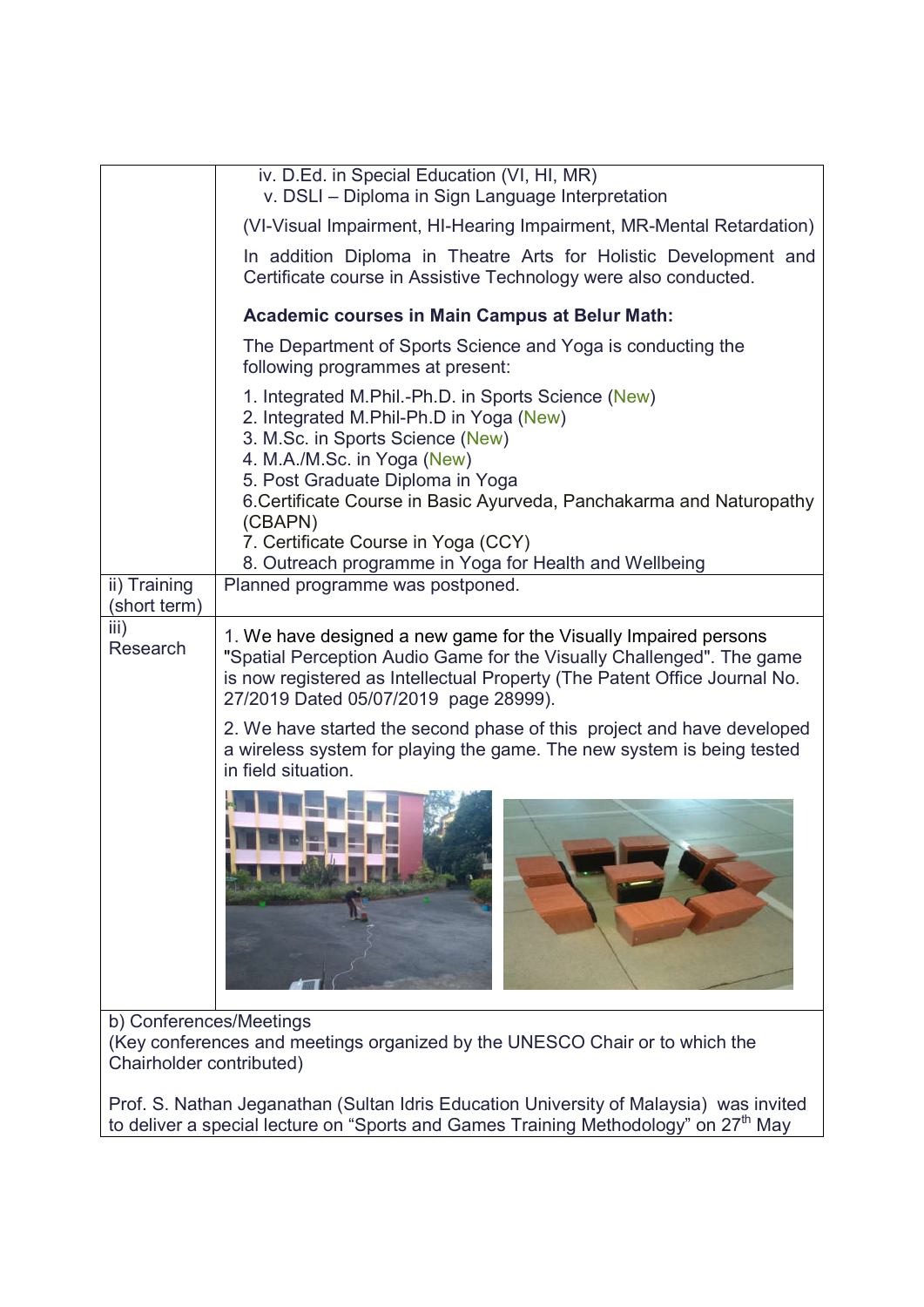2019. This programme was attended by the students of the Calcutta university and RKMVERI.



# i) Key conferences and workshops hosted by the Chair

Two conferences were planned to be held during March 2020 and both were postponed. One at Coimbatore campus entitled " One Week Short Term Training Programme cum National Level Workshop on Comprehensive Fitness Training For Excelling in Sports" was scheduled for 21-27 March, 2020. The other was planned as international conference with participation of persons from Malaysia and other countries was scheduled to be held at Belur campus during March 20-21, 2020, entitled "New Horizons In Sports Sciences: Achieving High Performance".

# ii) Other conferences/organizational activities undertaken by the Chairholder

 A) Two day National Conference on "Inclusive Education and Adapted Physical Education: Traditional and New Approaches in Developing 21st Century Skills for Students with Special Needs" was jointly organized by FDMSE and GAPEY, Ramakrishna Mission Vivekananda Educational and Research Institute, Coimbatore campus was held on 21-22 February 2020. Swami Nityadipanandaji Maharaj, Ramakrishna Math, Kavundampalayam, Coimbatore, delivered the Presidential address. Dr. K. Balabhaskar, Head, Adult Independent Living, NIEPMD, Chennai, delivered the Keynote address. Swami Garishthanandaji Maharaj, Administrative Head, RKMVERI, Coimbatore campus, inaugurated Innovative Assistive Technology Stalls displayed for the benefit of delegates.Dr. M.S.Nagarajan, Senior Manager Sports, Special Olympics, Chennai delivered the valedictory address and Dr. S. Parween, Asst. Professor, FDMSE proposed the vote of thanks. In total 205-delegates including special educators, para professionals from various parts of southern India, student trainees from FDMSE and GAPEY attended the conference. 30-papers were presented papers on various themes related to the conference in three parallel sessions on two days.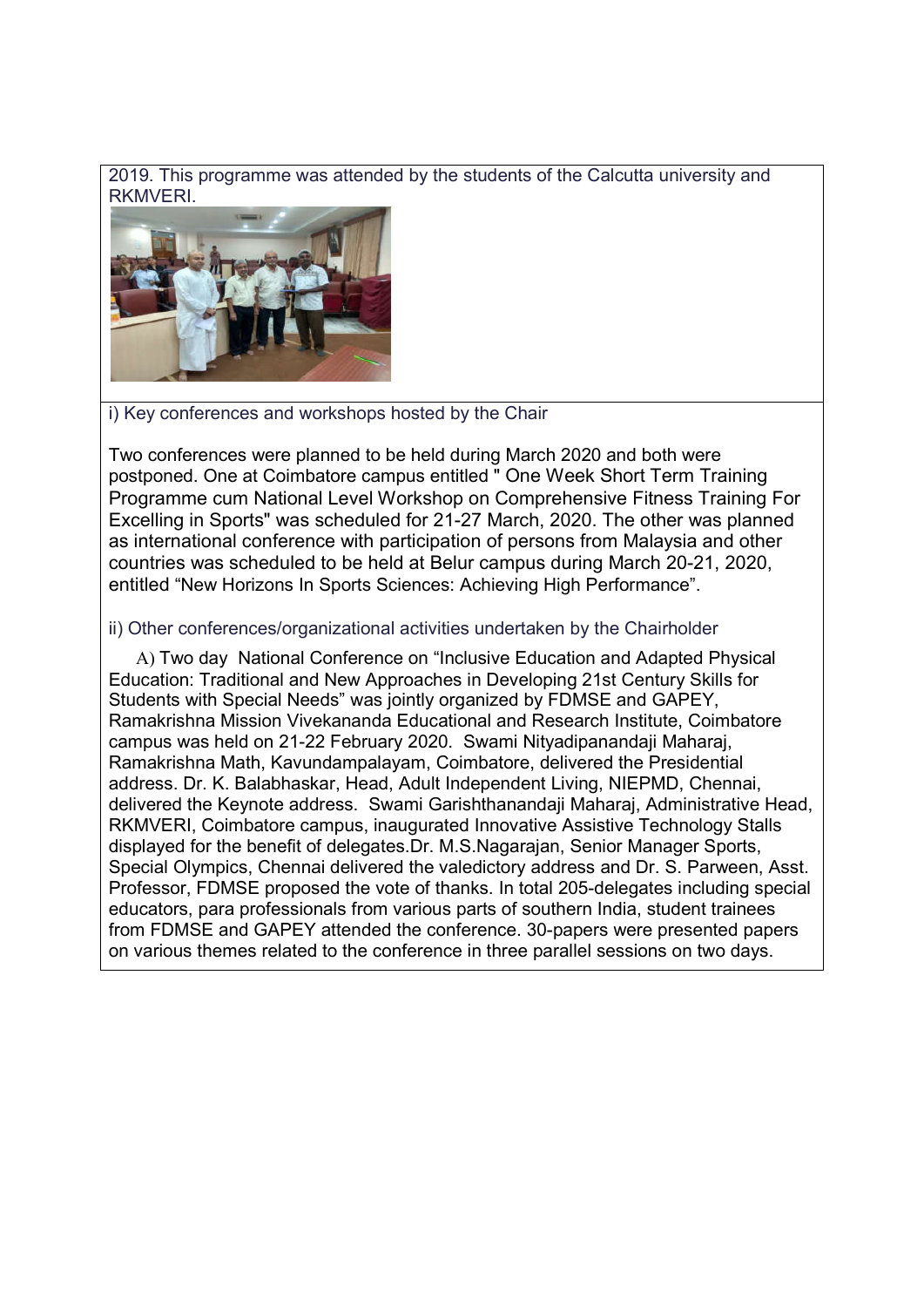

B) The Faculty of Disability Management and Special Education of the University, in collaboration with National Institute for Empowerment of Persons with Multiple Disabilities (Divyangjan), Chennai, had organized a 3 Day State Level Conference on "Addressing Barriers in the Environment and Universal Design" during 14<sup>th</sup> to 16<sup>th</sup> November, 2019. Universal Design, Universal Design for Learning, Universal Design of Assessment, Positive Learning Environment, Technology and Persons with Disabilities, Barriers to Effective Learning and Communication, and the likes were the topics of discussion during these three days. Feedbacks were collected from the participants and certificates were distributed in the function. In total 50 special educators attended the programme.



C) Educational tour for the Master of Physical Education, II year students was organized from  $07<sup>th</sup>$  to  $17<sup>th</sup>$  December 2019.In this, Swami DivyaprainanandaMaharai, Asst. Administrative Head, Dr. R. Giridharan, Dr. A. Sathiya Moorthy and Sri S. Rajavarman accompanied the team. The team visited the following places:

- Lakshmi Bai National Institute for Physical education (LNIPE), Gwalior
- ▶ Commonwealth Sports Village
- $\triangleright$  Jawaharlal Nehru Multipurpose athletic sports complex
- $\triangleright$  Sports assessment and performance laboratories, New Delhi

At LNIPE the Sports facilities, Sports Laboratories &Sports assessment facilities was witnessed by the students and staff.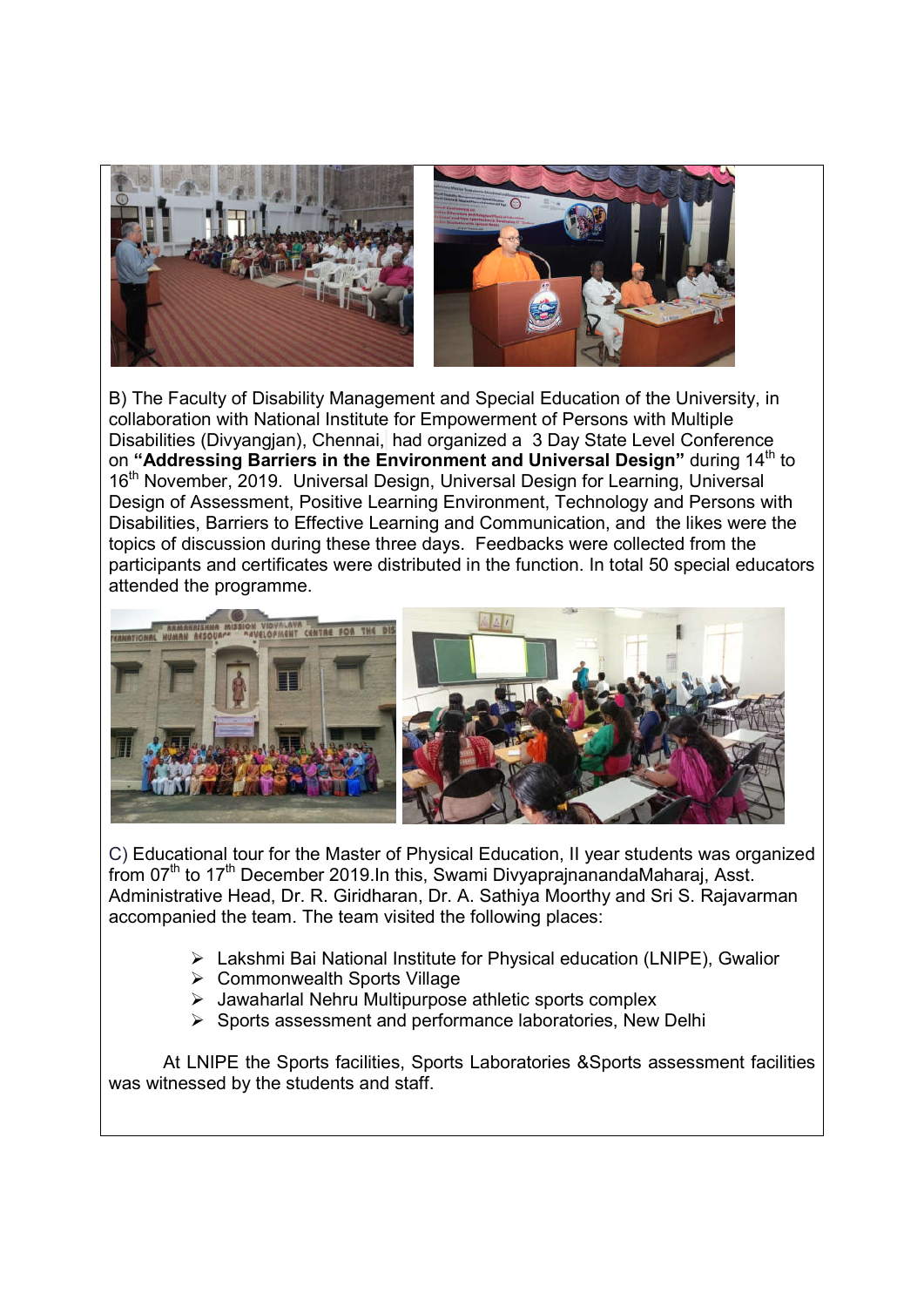

D) To strengthen inter-university linkage the six students and one faculty member of D) To strengthen inter-university linkage the six students and one faculty member of<br>Department of Sports Sciences and Yoga of the Belur Campus were also sent to the LNIPE, Gwalior on a five day learning cum interaction tour. The students had opportunity to observe and do experiments using many different sets of instruments in the field of biomechanics, psychology, exercise physiology. They had also exposure to participate in different sports such as shooting, tennis, cricket. LNIPE, Gwalior on a five day learning cum interaction tour. The students had<br>opportunity to observe and do experiments using many different sets of instruments in<br>the field of biomechanics, psychology, exercise physiology.



E) The Department of Sports Science & Yoga had organized a five Ramakrishna Mission Ashrama Narainpur, Chattisgarh during 14-18 December 2019. A Ramakrishna Mission Ashrama Narainpur, Chattisgarh during 14-18 December 2019. A<br>total of 300 students of Vidyapeeth and ITI of Narainpur Ashrama had participated in the Camp and underwent a compact schedule of Yoga practice for five days. Yoga practice sessions were conducted in two sessions every day, once in the morning and once in the evening. Lecture classes were also delivered on different topics associated with yoga. The practical classes were conducted by students studying in M.A Yoga and PG Diploma in Yoga in the Department of Sports Science & Yoga. A special meditation session was conducted by monastic faculty and a special talk on effect of Yoga on brain development was delivered by faculty of the Department. he morning and once in<br>t topics associated with<br>ng in M.A Yoga and PG<br>ga. A special meditation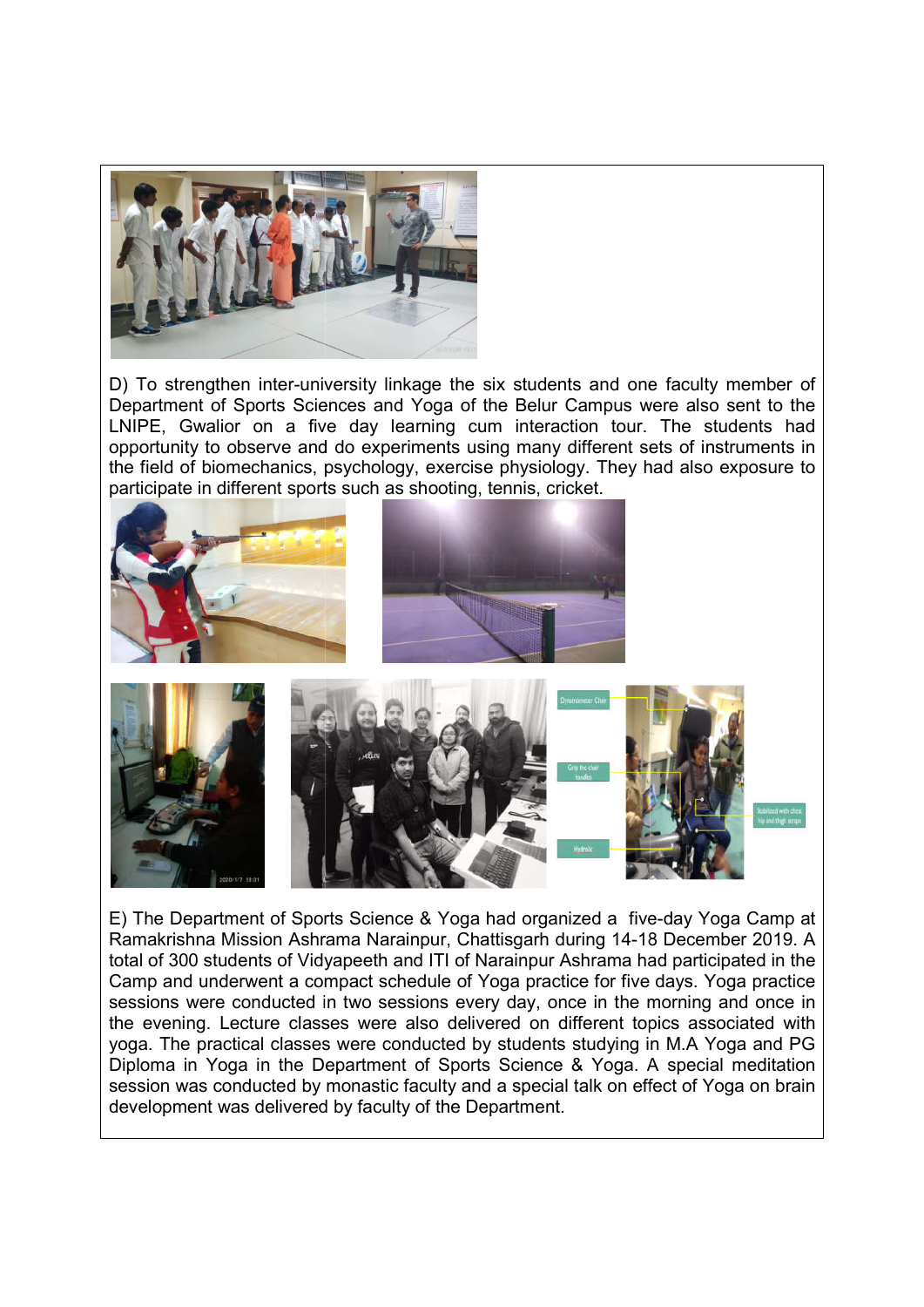

F) Dronacharya Award winner Kabaddi Coach Sri Prasad Rao was invited to the university for an interaction with the students to discuss the differences between professional type of Kabaddi and the Asian games style. The students of Sports Sciences were given opportunity to observed the professional environment of the Kabaddi match.



G) TEAM INDIA - WHEELCHAIR BASKETBALL CAMP

1. Faculty of General & Adapted Physical Education and Yoga along with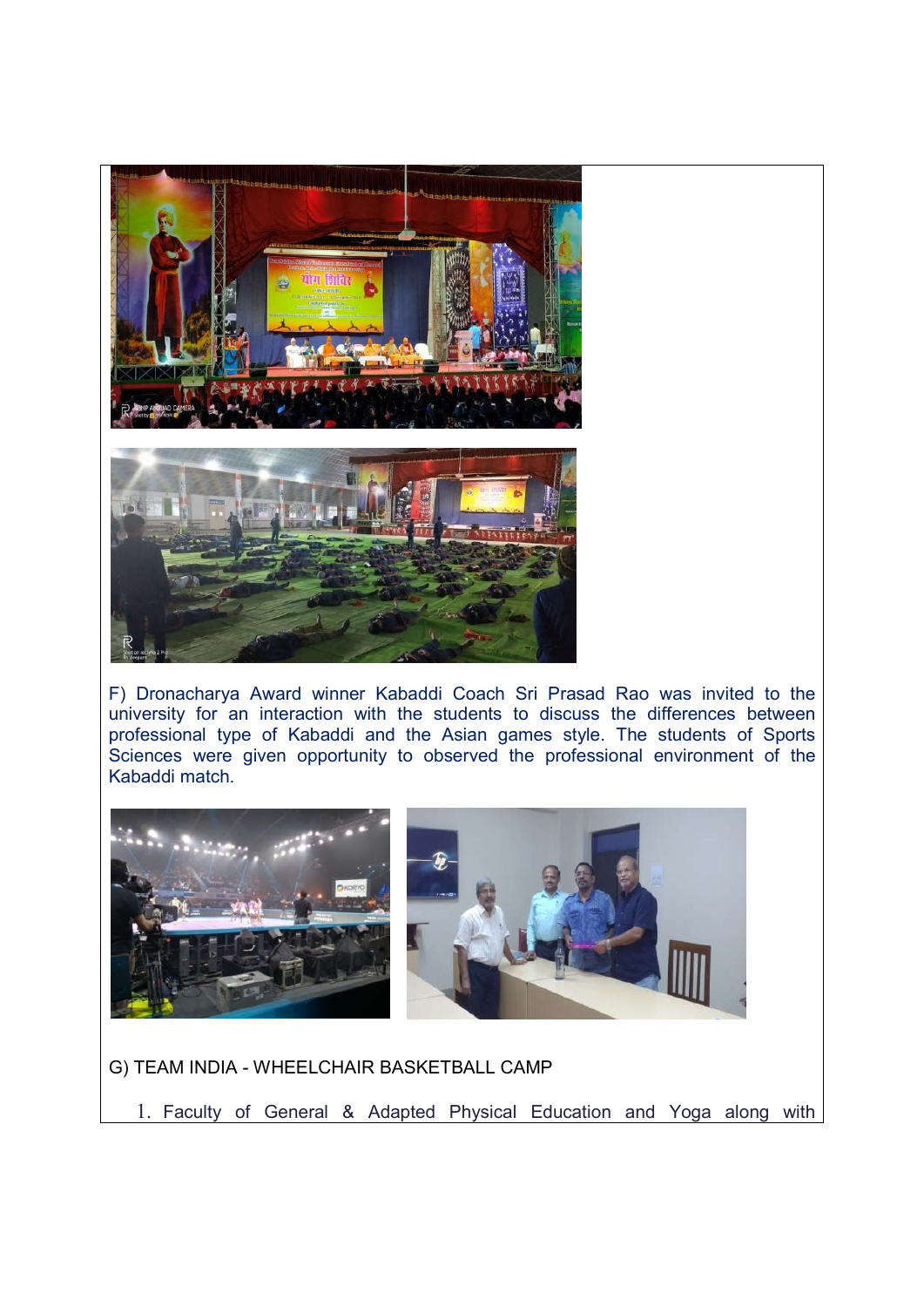Wheelchair Basketball Federation of India Jointly organize Indian Wheelchair Basketball Team Training Camp at Ramakrishna Mission Vidyalaya Indoor Stadium, Coimbatore from 14.11.2019 to 26.11.2019. The inaugural function was held on 17.11.2019, Dr. R. Giridharan, Associate Professor and Head, Faculty of GAPEY, welcomed the gathering. Mrs. P. Madhavi, President, Wheelchair Basketball Federation of India and Captain N. Vinod Sankar, Commandant, Air Force Administration College, were introduced to the athletes who gave a motivational talk on "Elite Sports Participation and Performance by Persons with Disabilities". Dr. R. Giridharan had assisted the Head Coach of the team, Mr. Sharad Nagane, and Mr. ThayumanaSubramaniam, Asst. Coach, in the conditioning and game specific skill training part throughout the camp.



H) One Doctoral student, working on the Visually impaired persons, took part in a Exhibition Football match as Goalkeeper. This competition was held to popularize the participation in sports by the visually impaired persons.



I) Dr. Tanuja Nesari, CEO, National Medicinal Plant Board and Director of All India Institute of Ayurveda, New Delhi, has been invited by Hon'ble VC Maharaj to visit our University on Saturday, 7th September 2019. She addressed a gathering of the faculty and students of SSY in the Prajna Bhavan seminar hall at 4.00 pm on Saturday, 7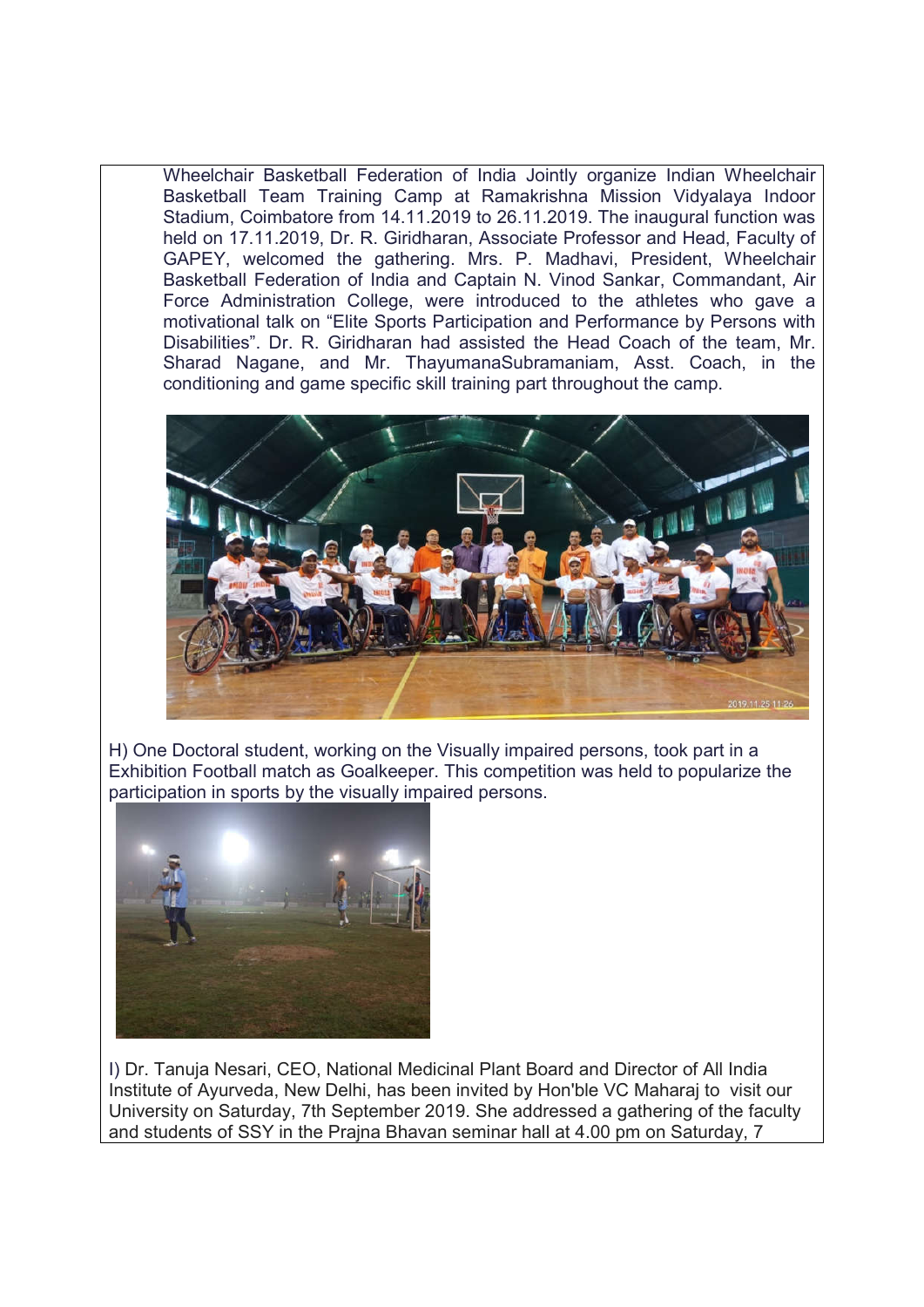September. It was followed by a group meeting / discussion with the honorable faculty members of SSY which will mainly focus on opportunities for research and funding.

j) Dr. Sourav Bhattacharjee from Washington University, St. Louis was invited to deliver a lecture at the Belur Campus. The students had an opportunity to learn about recent developments in immunological reasearch.



K) European Commission ERASMUS + Tutorial Meeting

A tutorial meeting of the EU ERASMUS+ programme was held on 23-24 January 2020. The members of the visiting team were Claudio Colosio, Kenesh Dzhusupov, Gert van der Laan, Triin Veber, and Anja Wipper. They discusses various e-learning methods and held interactive sessions to introduce and clarify different issues in large scale data collection and knowledge dissemination. The project is being carried out by Prof. P.K. Nag. Dr. Asis Goswami took active part in this programme.



ii) A selection of conference presentations by the Chairholder and other colleagues

1. Four research papers were presented by the students of Sports Science in an International conference "International conference on Physical Education, Yoga and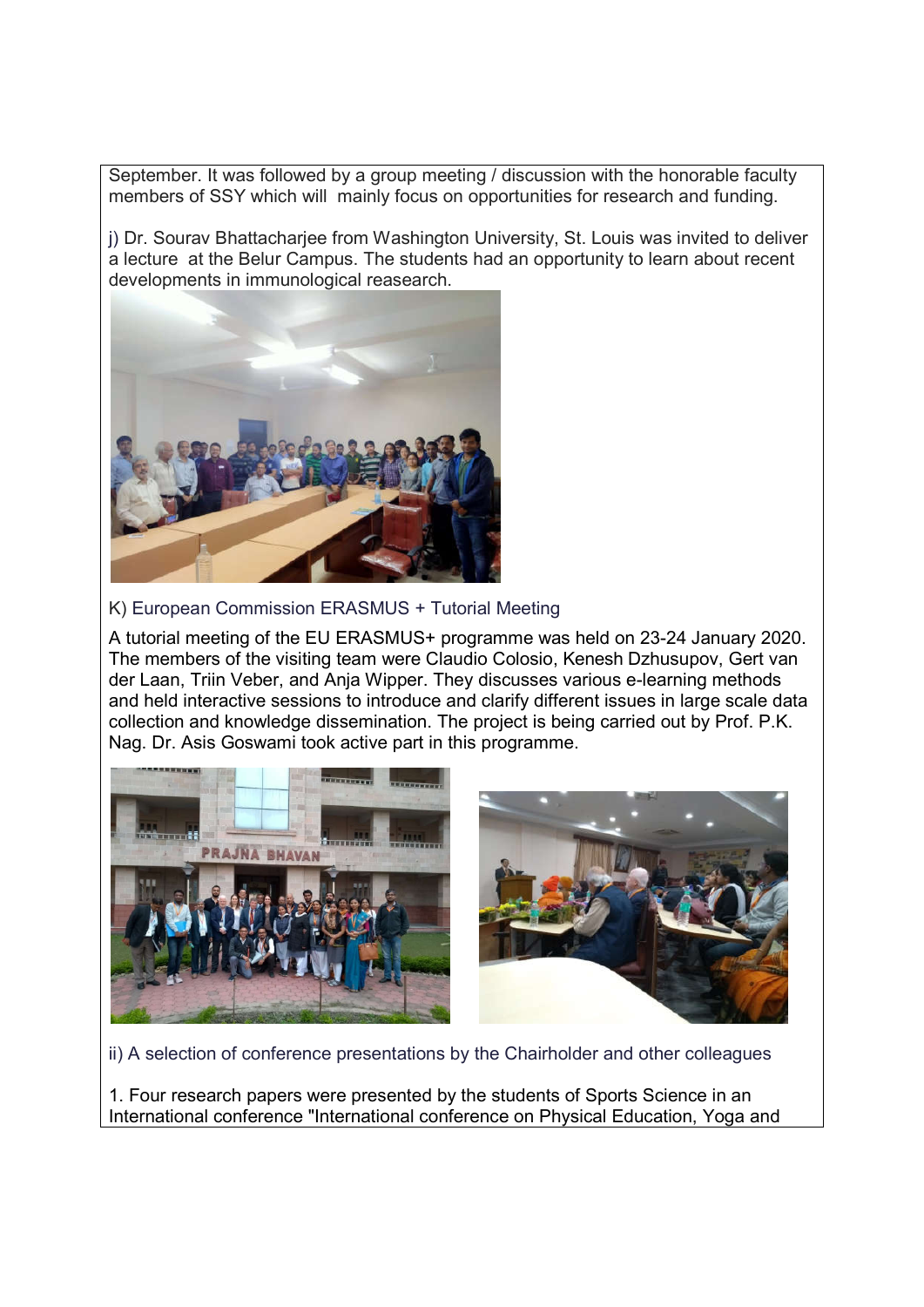Sports Science in 2020's era" organized by State Institute for Physical Education for women, Kolkata, India.

c) Interuniversity Exchanges/Partnerships (principal exchanges/partnerships between the Chair and other institutions including UNESCO Chairs/UNITWIN Networks)

1. Swami Atmapriyanandaji, the Vice Chancellor of the University, has participated in National convention of the Italian Yoga Federation of Calambrone (PI) on the occasion of the forty-five year anniversary of the foundation on the theme *"Yoga, heritage of humanity"* - 4-6 October 2019.

2. Swami Atmapriyanandaji is also delivering lectures on Yoga for the students of Italian Yoga Federation through online mode.

3. Dr. Asis Goswami has been actively involved in the development of new courses on Sports Sciences in University of Calcutta under the sponsorship by Ministry of Youth Affairs and Sports, Govt. of India. He is also cooperating in the similar development at Central University of Rajasthan, Ajmer, and is a member of the Boards of Studies of Department of Yoga.

4. The University has signed Memorandum of Understanding with the Department of Youth Services and Sports, Government of West Bengal for executing mutually agreed projects and research studies.

| d) Publications/Multimedia Materials                                                                |                                    |        |                     |  |  |
|-----------------------------------------------------------------------------------------------------|------------------------------------|--------|---------------------|--|--|
| (major publications and teaching/learning materials)                                                |                                    |        |                     |  |  |
| Please tick relevant                                                                                |                                    | [tick] | [no.]               |  |  |
| fields of output and                                                                                | <b>Books</b>                       |        |                     |  |  |
| indicate volume of                                                                                  | Books (edited)                     |        |                     |  |  |
| output:                                                                                             | Books (chapters)                   |        |                     |  |  |
|                                                                                                     | Monographs                         |        |                     |  |  |
|                                                                                                     | <b>Research Reports</b>            |        | One Doctoral thesis |  |  |
|                                                                                                     | Journal Articles (refereed)        |        | one                 |  |  |
|                                                                                                     | <b>Conference Proceedings</b>      |        |                     |  |  |
|                                                                                                     | <b>Occasional Papers</b>           |        |                     |  |  |
|                                                                                                     | <b>Teaching/Learning Materials</b> |        |                     |  |  |
|                                                                                                     | Multimedia Materials (CD-Rom)      |        |                     |  |  |
|                                                                                                     | Multimedia Materials (Video)       |        |                     |  |  |
|                                                                                                     | Multimedia Materials (Other)       |        | Several online      |  |  |
|                                                                                                     |                                    |        | lectures conducted  |  |  |
| Give details of major publications and materials including full citations.                          |                                    |        |                     |  |  |
| i) Theses                                                                                           |                                    |        |                     |  |  |
|                                                                                                     |                                    |        |                     |  |  |
| " On Mobility Patterns of Visually Impaired in Sporting Activities" submitted by Triloki<br>Prasad. |                                    |        |                     |  |  |
|                                                                                                     |                                    |        |                     |  |  |
| ii) Publications                                                                                    |                                    |        |                     |  |  |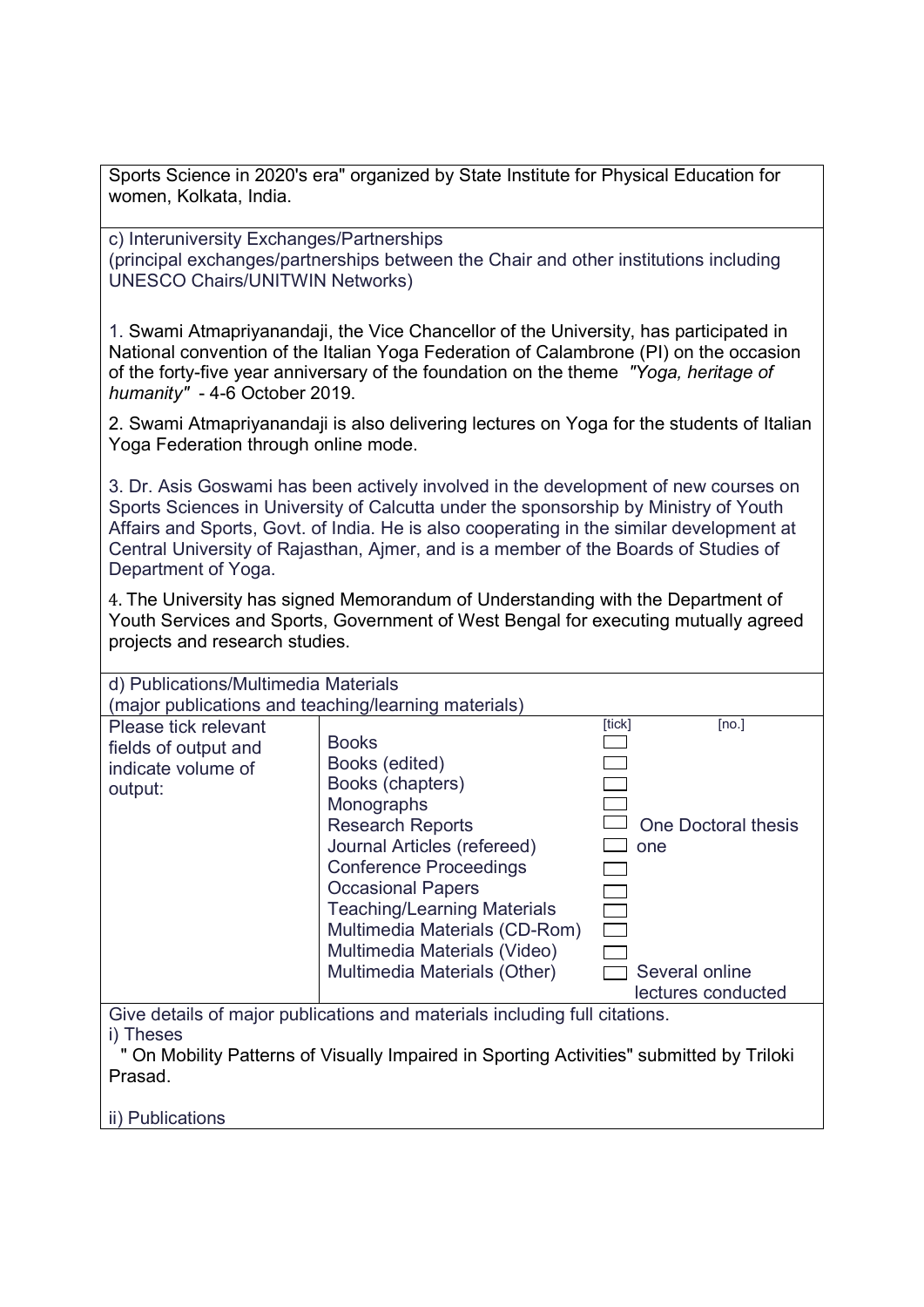1. Prasad,T., Ghosh,S., Goswami, A.(2018). Static Balance Ability of Visually Impaired and Partially Sighted Persons on Firm and Foam Surfaces, European Journal of Adapted Physical Activity. (In press).

e) Cooperation with UNESCO Headquarters, Field Offices

1. Dr. Goswami has attended the Second Consultation of UNESCO Chairs in India, 9- 10 December 2019 at MIT, Pune, and presented a report on the activities of the Chair. In the meeting the Chair holders had fruitful interaction that helped in becoming a team of Chair Holders to work for upholding the spirit of unity and work to promote value based education system keeping the pursuit of the goals of individual Chairs on track.



2. Dr. Goswami took part in the UNITWIN SURVEY on " UNESCO HED Section Survey of UNITWIN/UNESCO Chair host Institutional responses to COVID 19" as requested by Peter J. Wells**,** Chief, Higher Education, ED/ESC/HED, UNESCO, Paris.

3. Submitted a project proposal " Man-making - the way forward of education development and delivery in the coming decades" for the UNESCO programme 'Futures of Education: Learning to become". The proposal is a joint effort of Dr. Asis Goswami and Dr. P.K. Nag.

Projects submitted to different organization for financial support:

1. Improvement of general health, cardiovascular and metabolic risk factors in visually-impaired teenagers through yoga, meditation and orientation ability training-To LV Prasad Eye foundation-Hyderabad- By Kunal Sikder and Asis Goswami in June 2019.